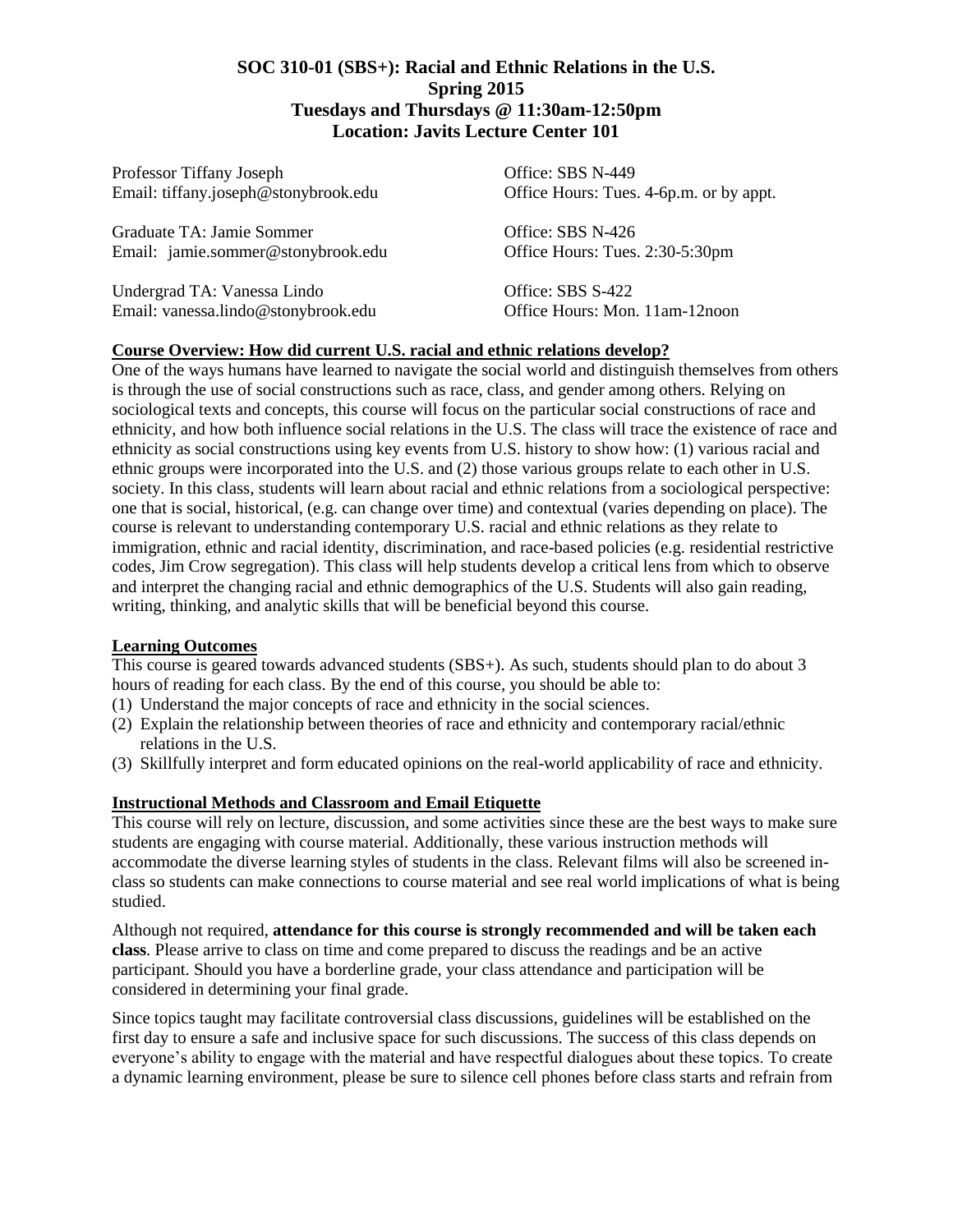answering phone calls or texting during class. I also ask that you limit your laptop use to notetaking, as non-course related web-surfing during class may be distracting for your classmates and me. As Jamie Sommer and Vanessa Lindo are the TAs, they will help me manage the course this semester. Therefore, when contacting any of us via email, **please put "SOC310: [four word description of your request]** in the subject line." For example, if you have a question about the midterm, your subject line should read: "SOC310: Midterm Content Question." If you do not do this, we may not respond to the email as quickly.

Please send all course logistic related emails (e.g. attendance, Blackboard issues) to Vanessa. If you have specific questions about course material or grades, email Jamie or me. **If you are unsure of who to email, email Vanessa first. If she is unable to address the matter, she will forward the email to me, and I will address it.** We will try to respond to your email within 48 hours during weekdays. During weekends, please allow more time as we may not immediately respond to class-related emails.

#### **Required Texts and Materials**

All readings for the course are available on Blackboard. A list with full citations for course readings is listed on Blackboard. **You also must register for Top Hat**, an innovative online service that creates an interactive lecture and enhances student and teacher engagement in the classroom. With TopHat, you can use your cell phone, tablet, or laptop to check in for attendance and answers questions I pose during class. Registration is \$20 for the semester and you can register and find information about the service at [https://support.tophatmonocle.com/hc/en-us/categories/200000744-Student-Orientation.](https://support.tophatmonocle.com/hc/en-us/categories/200000744-Student-Orientation) The Top Hat URL for this class is: [tophat.com/e/808043.](https://d.docs.live.net/a692688678323490/Documents/Stony%20Brook/2014-2015%20Academic%20Year/Spring%202015/Classes/SOC%20310/Syllabus/tophat.com/e/808043)

#### **Assignments and Grading**

Assignments are due on the dates indicated in the course schedule and should be submitted electronically through the Blackboard website unless other instructions are given. **Your assignment grade will be dropped one letter grade for each day late the assignment is. I will not accept late assignments beyond 3 days after the due date, an F grade will be given for that assignment.** Should you feel you will need an extension, **please ask me about this no more than one week before the assignment is due**. Depending on the reason, the extension may or may not be granted. If there are assignments due on a religious holiday, speak with me about this one week before the due date to make appropriate arrangements.

**Reflection Papers:** Since subject matter may be sensitive for students, I would like for you to write about your personal reactions to the readings, screenings, and class discussions in a reflection paper that will be due twice this semester. This will allow you to reflect on your own positionality in relation to the course material and how race and/or ethnicity have personally influenced your life or perception of U.S. society. **Your paper should be 3 full double-spaced pages.** These papers provide another way for me to assess your engagement with course material. When incorporating course material, please cite the name and year of the author(s)-e.g. "My perceptions of race and ethnicity relate to Omi and Winant's (1994) theory of racial formations…" These papers will be collected, reviewed, graded, and returned to you by the following week. Your participation as evidenced by writing thoughtful and coherent papers, not the content, is being graded. You will receive a score ranging from 0 to 15 on each paper you submit during the semester. **The reflection papers will count for 30% of your final grade and are due on February 12 and April 9. They should be submitted to Blackboard under the "assignments" folder by 5pm on the due date.**

**Mid-Term Exam:** The mid-term exam will include true/false and short essay questions to assess your understanding of course material. You will be asked to demonstrate your comprehension of race and ethnicity as social constructions by drawing connections between relevant historical and contemporary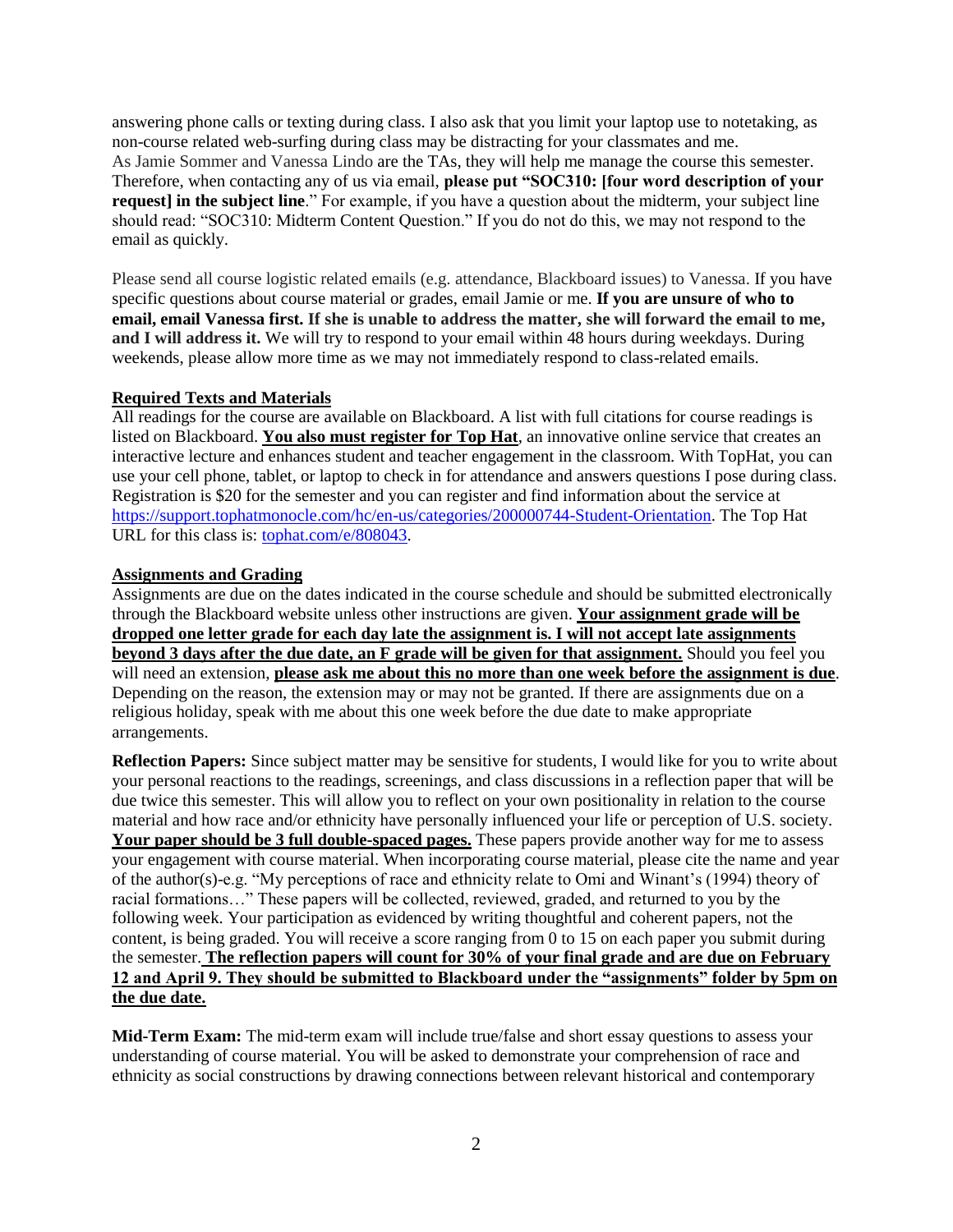dates/events and their impact on racial and ethnic relations in the U.S. **The mid-term exam will count for 30% of your final grade and take place in class on March 5.**

**Final Group Presentation:** The course will culminate in a final group presentation that relates to a topic on contemporary U.S. racial and ethnic relations. The presentation and paper can elaborate on material and themes already addressed in the course, or, can focus on a different topic from the media or broader U.S. society. Groups will be randomly decided and **there will be in-depth discussion of the group presentation in class on March 10.** So, be sure to attend class that day. **The final presentation will count for 40% of your final grade. Presentations will take place in class on April 28, April 30, May 5, and May 7.**

## **Grade Scale**

| $95-100 = A$ | $87-89 = B +$   | $77 - 79 = C +$  | $67-69 = D+$ |
|--------------|-----------------|------------------|--------------|
| $94-90 = A-$ | $83 - 86 = B$   | $73-76 = C$      | $61-66 = D$  |
|              | $80 - 82 = B -$ | $70-72 \equiv C$ | $0-60 = F$   |
|              |                 |                  |              |

## **Any final grade below a C- will result in a course failure.**

## **Additional Information**

Americans with Disabilities Act: If you have a physical, psychological, medical or learning disability that may impact your course work, please contact Disability Support Services,

ECC(Educational Communications Center) Building, Room 128, [\(631\)632-6748.](tel:%28631%29632-6748) They will determine with you what accommodations, if any, are necessary and appropriate. All information and documentation is confidential.

[https://web.stonybrook.edu/newfaculty/StudentResources/Pages/DisabilitySupportServices.aspx.](https://web.stonybrook.edu/newfaculty/StudentResources/Pages/DisabilitySupportServices.aspx)

Academic Integrity: Each student must pursue his or her academic goals honestly and be personally accountable for all submitted work. Representing another person's work as your own is always wrong. Faculty are required to report any suspected instances of academic dishonesty to the Academic Judiciary. Faculty in the Health Sciences Center (School of Health Technology & Management, Nursing, Social Welfare, Dental Medicine) and School of Medicine are required to follow their school-specific procedures. For more comprehensive information on academic integrity, including categories of academic dishonesty please refer to the academic judiciary website at [http://www.stonybrook.edu/uaa/academicjudiciary/.](http://www.stonybrook.edu/uaa/academicjudiciary/)

Critical Incident Management: Stony Brook University expects students to respect the rights, privileges, and property of other people. Faculty are required to report to the Office of Judicial Affairs any disruptive behavior that interrupts their ability to teach, compromises the safety of the learning environment, or inhibits students' ability to learn. Faculty in the HSC Schools and the School of Medicine are required to follow their school-specific procedures.

## **This syllabus is subject to be changed. If modified, I will post an updated syllabus on Blackboard, let you know about this in class, and send an email notification.**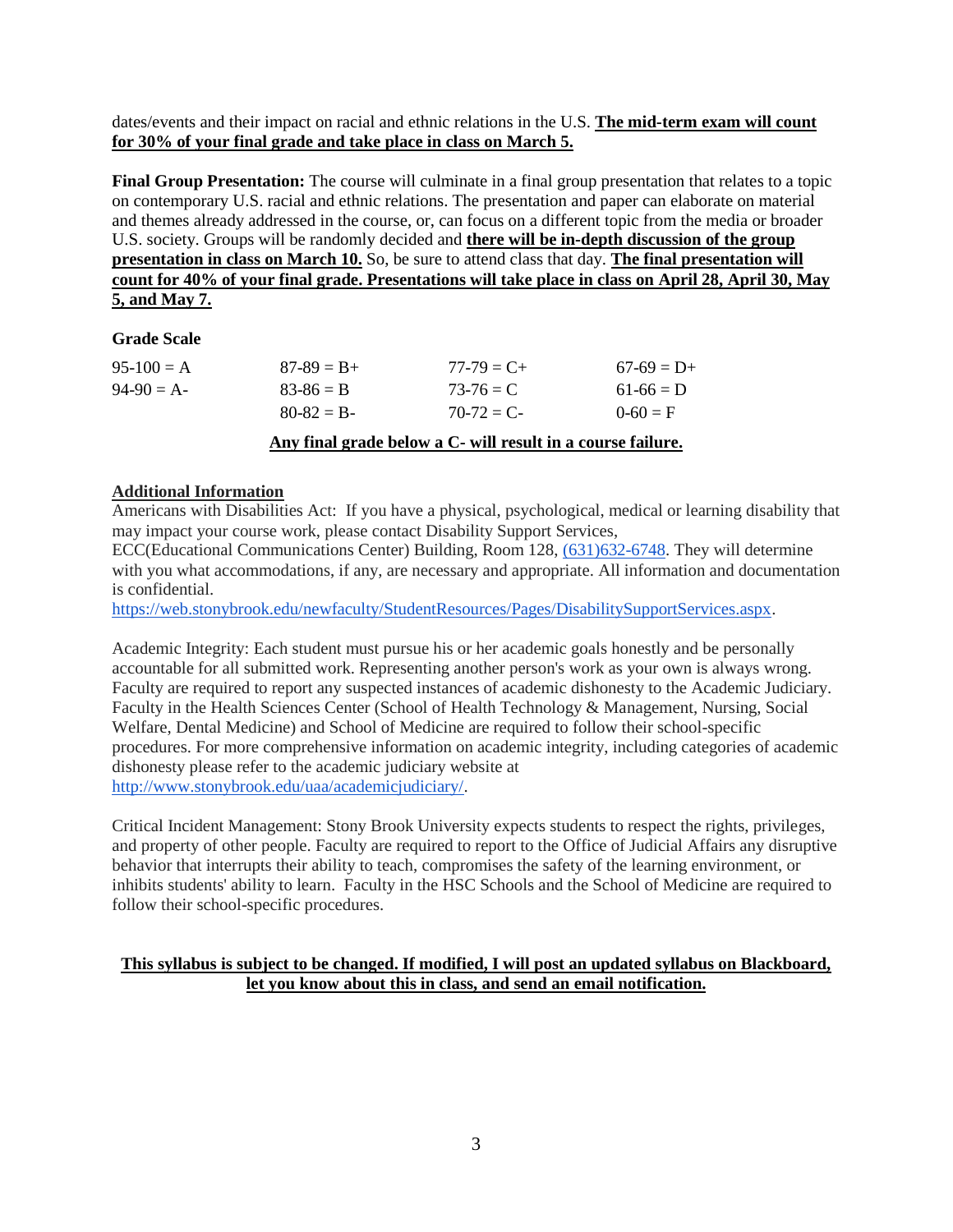| <b>Date</b>       | <b>Topic</b>                             | <b>Reading</b>                               |
|-------------------|------------------------------------------|----------------------------------------------|
| <b>Tues 1/27</b>  | <b>CLASS CANCELLED DUE TO WEATHER</b>    |                                              |
| Thurs $1/29$      | <b>Welcome to the Course</b>             | In-Class Screening: "Race: The Power of      |
|                   |                                          | an Illusion" Episode 1                       |
| Tues $2/3$        | What is Race?                            | Myers (2003): pp. 33-38                      |
|                   |                                          | Omi and Winant (1994): Ch. 4                 |
|                   |                                          | Haney Lopez (1998): Ch.1, pp. 1-19           |
|                   |                                          | Treitler (2014): Ch. 1                       |
| Thurs $2/5$       | What is Ethnicity?                       | Treitler (2014): Ch. 2; Nagel (1994)         |
| <b>Tues 2/10</b>  |                                          | Waters (1990): Intro, Ch.7;                  |
|                   |                                          | Espiritu(1992):Ch.1                          |
|                   |                                          | In-Class Activity: 2010 U.S. Census          |
| <b>Thurs 2/12</b> | Defining Racial & Ethnic Relations       | Pincus and Ehrlich (1994); Wilson (2006)     |
|                   | <b>REFLECTION PAPER 1 DUE BY</b>         |                                              |
| <b>Tues 2/17</b>  | <b>5PM</b>                               | Bonilla-Silva (1997);                        |
|                   |                                          | Myers (2003):pp. 45-58                       |
| <b>Thurs 2/19</b> | Race, Ethnicity, & the Making of a       | Takaki: Intro; Cobas et. al: Intro, pp. 1-8; |
|                   | <b>Nation</b>                            | Babb (1998): Ch 1                            |
| <b>Tues 2/24</b>  |                                          | In-Class Screening: Race: The Power of       |
|                   |                                          | an Illusion" Episode 2                       |
| Thurs $2/26$      | Development of Whiteness &               | Feagin (2000): pp. 9-45; Almaguer            |
|                   | Exclusion                                | (1998)-Intro; McIntosh (1998)                |
| Tues 3/3          | <b>Exam Review</b>                       | Topics: Material from 1/27 to 2/19           |
| Thurs 3/5         | <b>CLASS CANCELLED DUE TO WEATHER</b>    |                                              |
| <b>Tues 3/10</b>  | <b>MID-TERM EXAM</b>                     | Topics: Material from 1/27 to 2/19           |
|                   |                                          |                                              |
| <b>Thurs 3/12</b> | Manifest Destiny & the Color Line        | Almaguer (1998): Ch. 2, pp. 45-65, 73-74;    |
|                   | in the $20^{th}$ Century, Group Projects | Dubois (1903): Ch. 2; Martinez (2000)        |
| Tues 3/17         | <b>NO CLASS: SPRING BREAK</b>            |                                              |
| <b>Thurs 3/19</b> | <b>NO CLASS: SPRING BREAK</b>            |                                              |
| Tues 3/24         | Immigration-The Making of a              | In-Class Screening: Race: Episode 3;         |
|                   | <b>Melting Pot?</b>                      | Foner (2000): Ch. 1; Fitzgerald & Cook-      |
|                   |                                          | Martín (2014): pp. 98-102                    |
| <b>Thurs 3/26</b> | Immigration-The Making of a              | Zhou (1997); Levitt and Jaworsky (2007)      |
|                   | <b>Melting Pot?</b>                      |                                              |
| Tues 3/31         | <i>Discrimination</i>                    | Morris (1999); Oliver & Shapiro (1995):      |
|                   |                                          | pp.1-18                                      |
| Thurs 4/2         |                                          | Massey & Denton (1993): Ch. 2; Pager &       |
|                   |                                          | Shepherd (2006)                              |
| Tues 4/7          | Shifting Ethno-racial Boundaries in      | Lee & Bean (2007); Feagin (2000): Ch. 7      |
|                   | the $21^{st}$ Century                    |                                              |
| <b>Thurs 4/9</b>  | <b>REFLECTION PAPER 2 DUE BY</b>         | Prewitt (2005); Bonilla-Silva (2004)         |
|                   | <u>5PM</u>                               |                                              |

# **CLASS SCHEDULE\***

 $\overline{a}$ 

<sup>\*</sup> Bolded and underlined dates indicate when assignments are due.